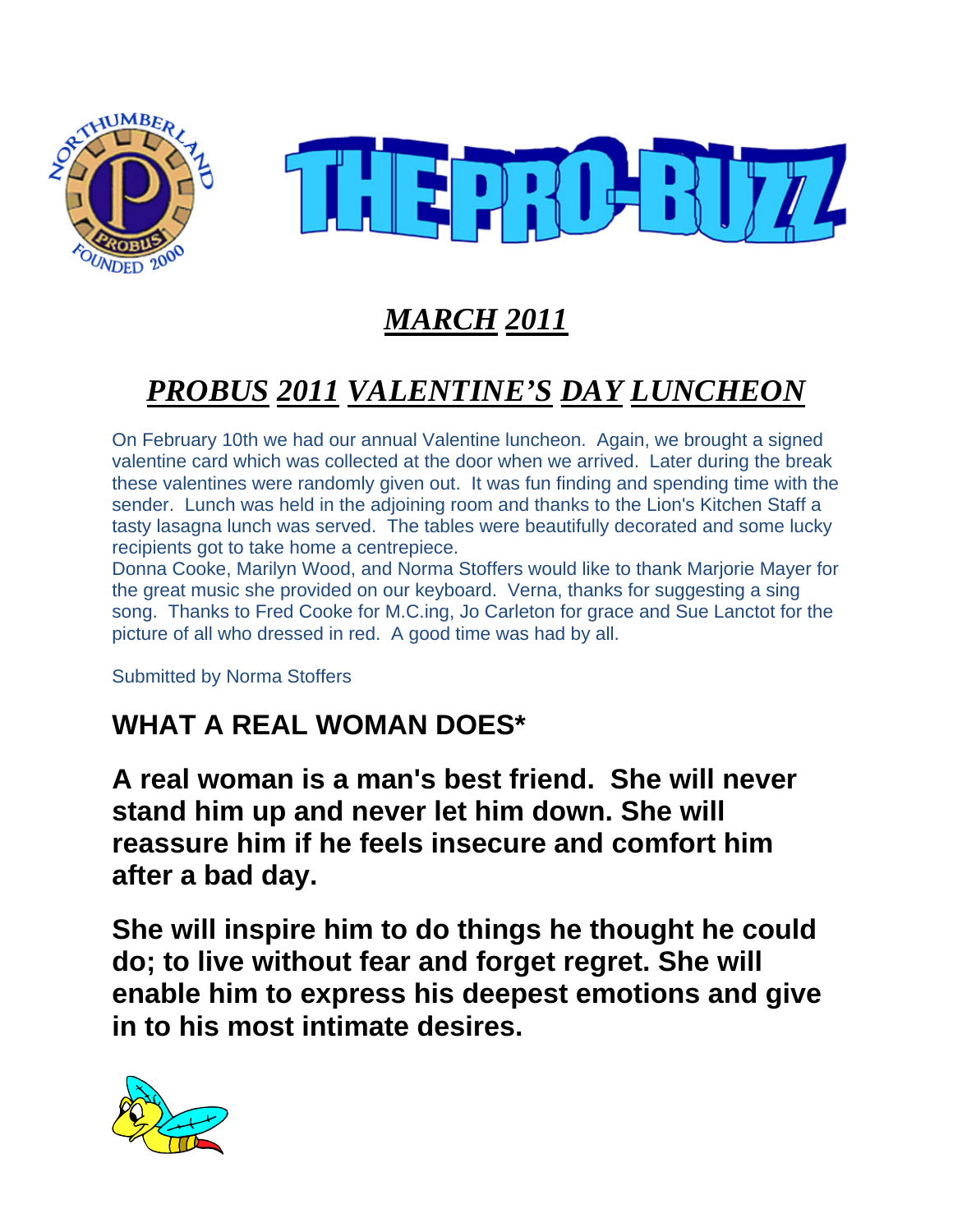**She will make sure he always feels as though he is the most handsome man in the room and will enable him to be the most confident, sexy, seductive and invincible ...**

**No, wait... Sorry, I am thinking of beer. That is what beer does.**

**Never mind.**

*THE LUNCH BUNCH* 

*We will return to Casey's Bar & Grill after our next meeting on March 24th. To help with the numbers, please sign up today.* 

*As always, from Marcie Polson & Doris Rasmussen* 

**A man stopped to help a woman with a flat tire on her car. As he got started, she said to him, "Please do it as quietly as possible. My husband is asleep in the backseat."** 

*Interclub Bowling Tournament by Barry Hollis* 

*A very successful day for our club!! Probus Northumberland won the trophy with Cobourg 2nd, followed by North Shore and lastly Ganaraska Valley won the coveted toilet seat. Distinguishing themselves were the following:* 

*Men's High Singles--Ted McDonald* 

*Women's High Singles--Hope Pearce* 

*Women's High Triples--Ruth Markle* 

*Men's High Triples--Barry Hollis* 

*High Team--Winnie Gerrow* 

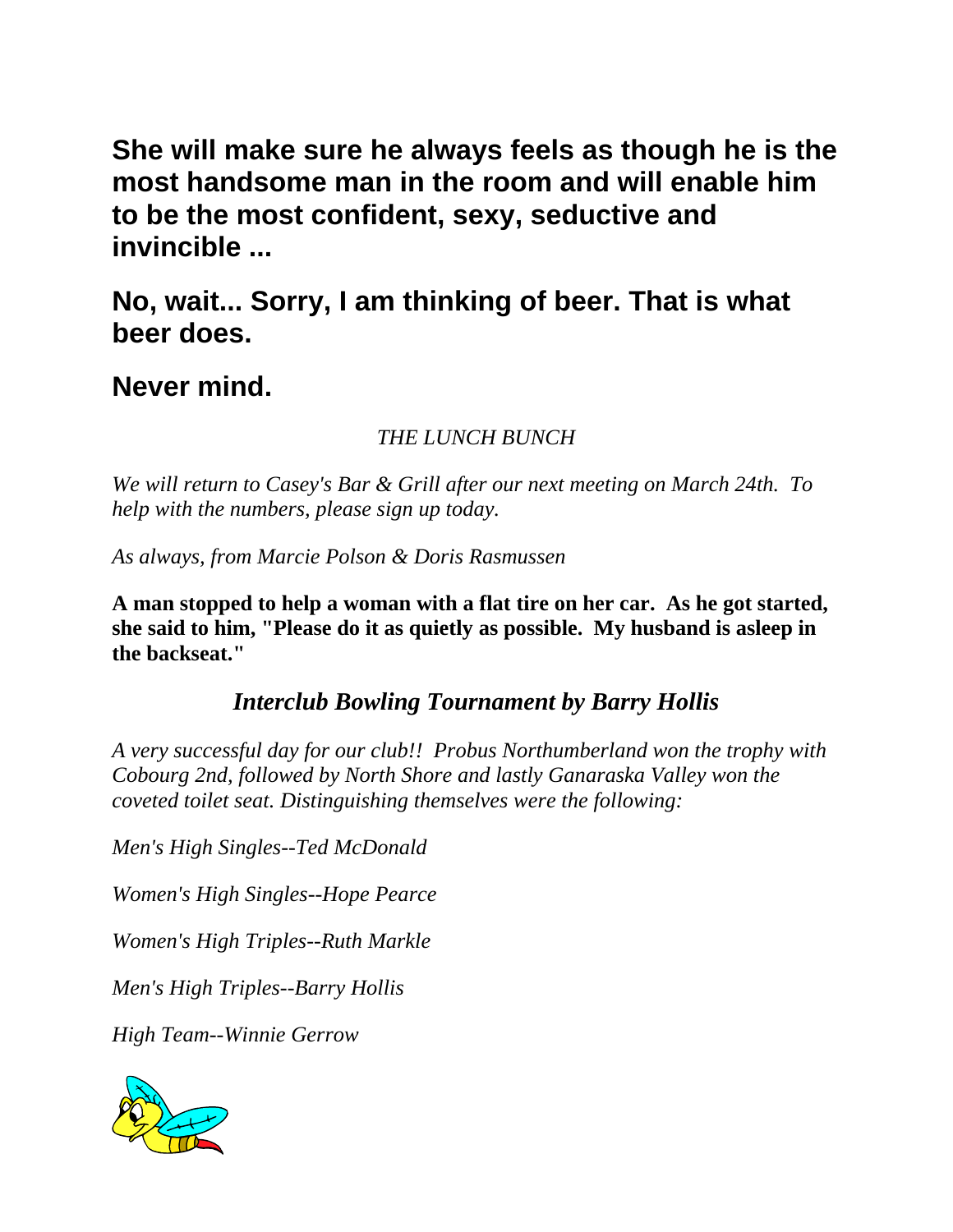#### The Trouble with Richard

A sociable group from Probus Northumberland gathered at Cobourg's Best Western on Friday, February 4th. The evening had everything: good food, friendly companions, and a superb performance of a great play. The congeniality of our group and the fact that "The Trouble with Richard" was a well done comedy combined to make the evening a standout. Some of us were probably a bit wistful as well as amused. The troubles of Richard seem universal and most of us imagine we have experienced some of them. We are also thankful they are in the past.

Thank you, Verna for making the arrangements. We are again indebted to you for yet another wonderfully entertaining event.

Submitted by Barbara Taylor

#### *A little Canadian humor*

Newfie, a little man, was sitting at a bar in Toronto when this huge, burly American guy walks in. As he passes the Newfie, he hits him on the neck knocking him to the floor. The big, burly Yank says, "That's a karate chop from Korea." Well, the little Newfie gets back on his barstool and resumes drinking his beer.

The burly American then gets up to go to the bathroom and, as he walks by the Newfie, he hits him on the other side of the neck and knocks him to the floor. That's a judo chop from Japan", he says.

The little Newfie decides he's had enough and leaves. A half hour later he comes back and sees the burly American sitting at the bar.

He walks up behind him and whacks him on the head, knocking him out. The Newfie says to the bartender, "When he wakes up, tell him that was a hockey stick from Canadian Tire."

Submitted by Doug & Jennifer Lloyd

## *Ski & Shopping Trip*

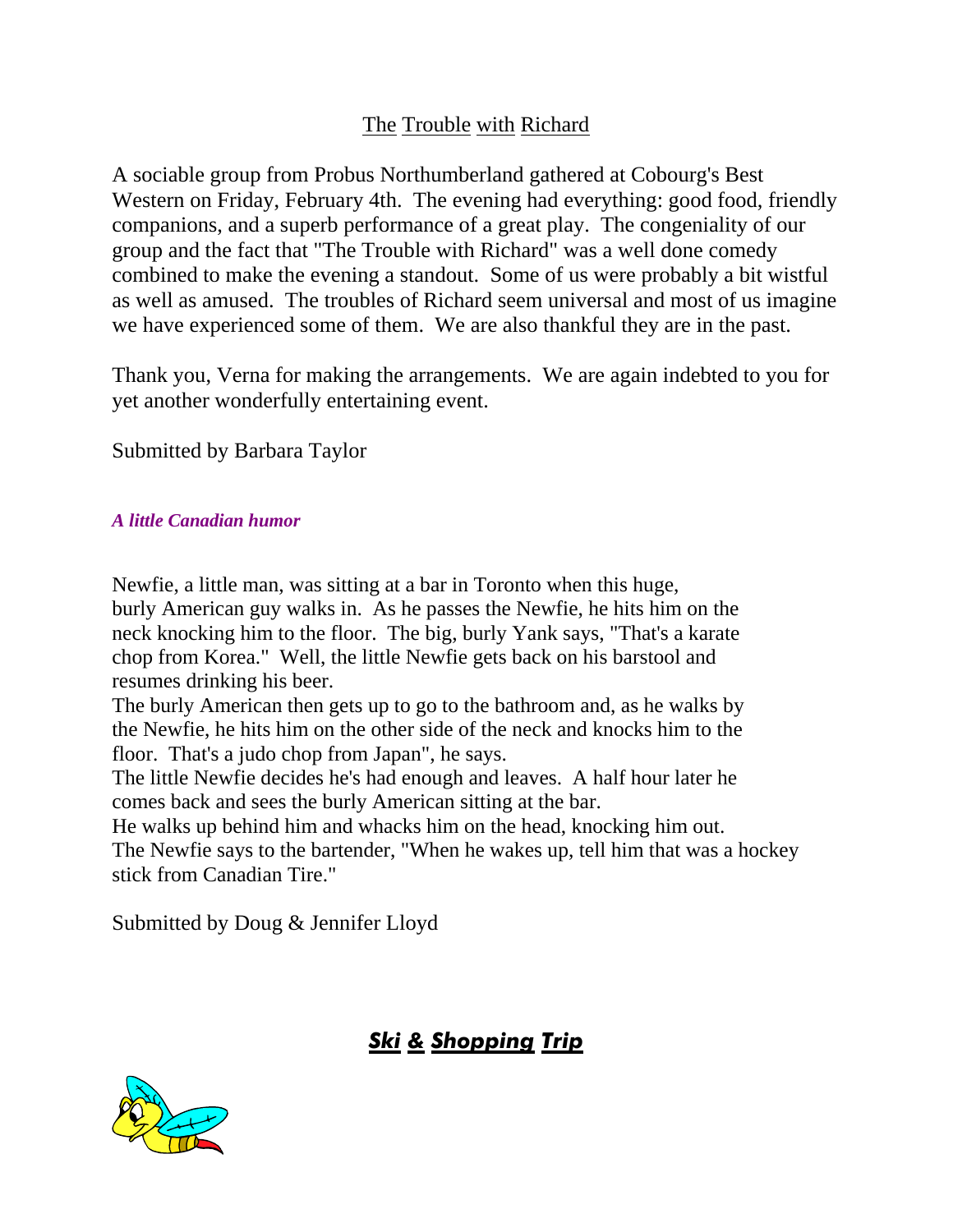**We had our annual ski trip to Malone, New York, last month. These ski trips began in 2004, with 18 of our members participating. This year there were** 

**only 8 of us, three shoppers and five skiers, so our numbers are dwindling.** 

**The weather was good to us this year, with three days of**  great skiing, and good travelling both ways. Also, the cost **WAY** of our trip was much less this year. Skiing is still free for those 70 **ARS** or **older,** 

**the motel had reduced its rates, and our dollar was over par with the US currency, so it was a real bargain.** 





**As usual, one of our skiers fell off the lift. Fortunately, Borden was not badly hurt, but it did not help his already sore back. The lifts and the operators at Titus Mountain are not the greatest. Almost every year one or two of our group has fallen off the lift, and a few of our members have been hurt.** 

**However, we are all back home safe and sound, and I** 

**believe that everyone enjoyed our ski trip. Hopefully, those members who attended this year will be able to make it again next year.** 

#### **Prepared by: Danny Robertson**

#### *COMING EVENTS*

*BILLY ELLIOTT-- We are sold out but have a waiting list, so sign up if you are interested. Wednesday, April 6th..1:30 show at \$122.00 ea. Dinner at the Mandarin in Pickering.* 

*\*\*\*\*\*Possible seats available with Port Hope Probus on Wednesday, May 4th with dinner at the Hot House Cafe.* 

*DINNER THEATRE..BEST WESTERN.."LOOKING" by Norm Foster on Friday, April 8th It is a comedy and tickets are \$33.75 ea.* 

*SPRING FLING MAY 18th in PETERBOROUGH..\$35.00 each.* 

*Submitted by Verna Templer*